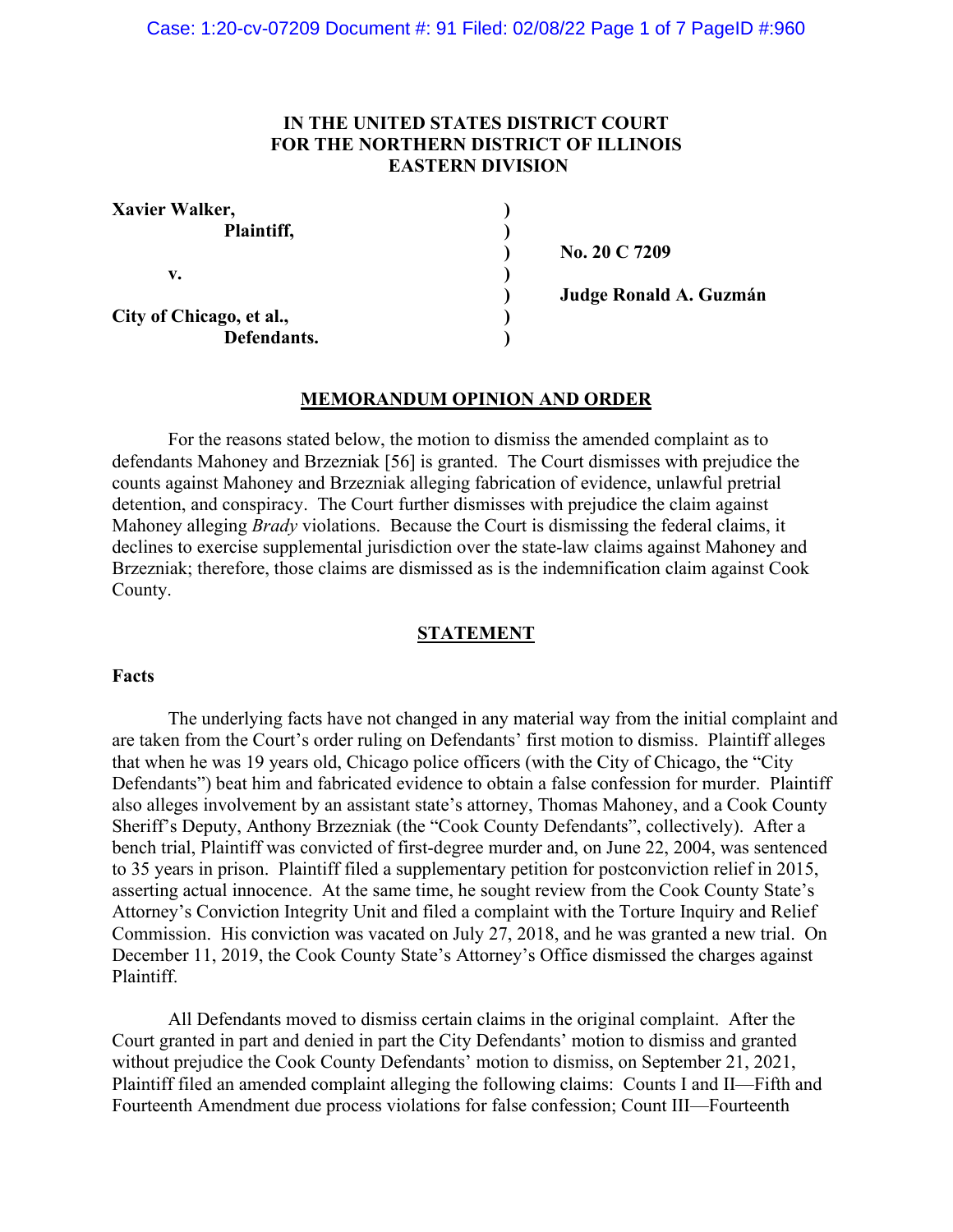Amendment due process violation for fabrication of evidence; Count IV—Fourteenth Amendment due process violations for failure to comply with requirements under *Brady v. Maryland*; Count V—Fourth Amendment violation for unlawful pretrial detention; Count VI failure to intervene; Count VII—conspiracy; Count VIII—malicious prosecution; Count IX intentional infliction of emotional distress; and Count X—indemnification. The Court indicated in ruling on the original motion to dismiss that Plaintiff, in any amended complaint, needed to specify which defendants were involved in which purported conduct. Plaintiff failed to do so. The Court has spent an inordinate amount of time attempting to make sense of Plaintiff's allegations and discern which claims are pleaded against which Defendants. Plaintiff's imprecision in pleading and his failure to comply with the Court's order requiring specificity means that he will face an uphill battle if he seeks to challenge the Court's interpretation of his claims.<sup>[1](#page-1-0)</sup>

Mahoney and Brzezniak again move to dismiss the amended counts against them.

## **Standard**

In reviewing a motion to dismiss under Rule 12(b)(6), the court accepts all well-pleaded factual allegations as true and draws all reasonable inferences in the plaintiff's favor. *Reynolds v. CB Sports Bar, Inc*., 623 F.3d 1143, 1146 (7th Cir. 2010). A complaint must contain a "short and plain statement of the claim showing that the pleader is entitled to relief," Fed. R. Civ. P. 8(a)(2), and contain enough factual matter, accepted as true, to state a plausible claim for relief, not a speculative one. *Ashcroft v. Iqbal*, 556 U.S. 662, 678 (2009); *Bell Atl. Corp. v. Twombly*, 550 U.S. 544, 570 (2007).

# **Analysis**

. . .

With respect to Mahoney, Plaintiff alleges as follows:

6. . . . Defendant Mahoney was acting as an investigator when he conspired with Defendant Officers to coerce and fabricate false witness testimony and evidence.

34. . . . Defendant Mahoney conspired with Defendant Officers and aided their framing of [Plaintiff] by locking [Maurice] Wright into a statement inculpating [Plaintiff].

35. Defendant Mahoney, an assistant state's attorney, knew that Wright's statement was false, as evidenced by the fact that Mahoney fabricated several details in [Wright's] eventual statement.

36. Furthermore, Defendant Mahoney knew Wright's statement was necessary to justify the Defendant Officers' previous, unlawful arrest of [Plaintiff].

<span id="page-1-0"></span><sup>&</sup>lt;sup>1</sup> Plaintiff also injects unnecessary ambiguity into the briefing on the motion to dismiss by using the terms "false" and "unlawful" arrest, despite not having alleged a false arrest claim, and referring to "excessive force," even though the amended complaint does not contain an excessive force claim.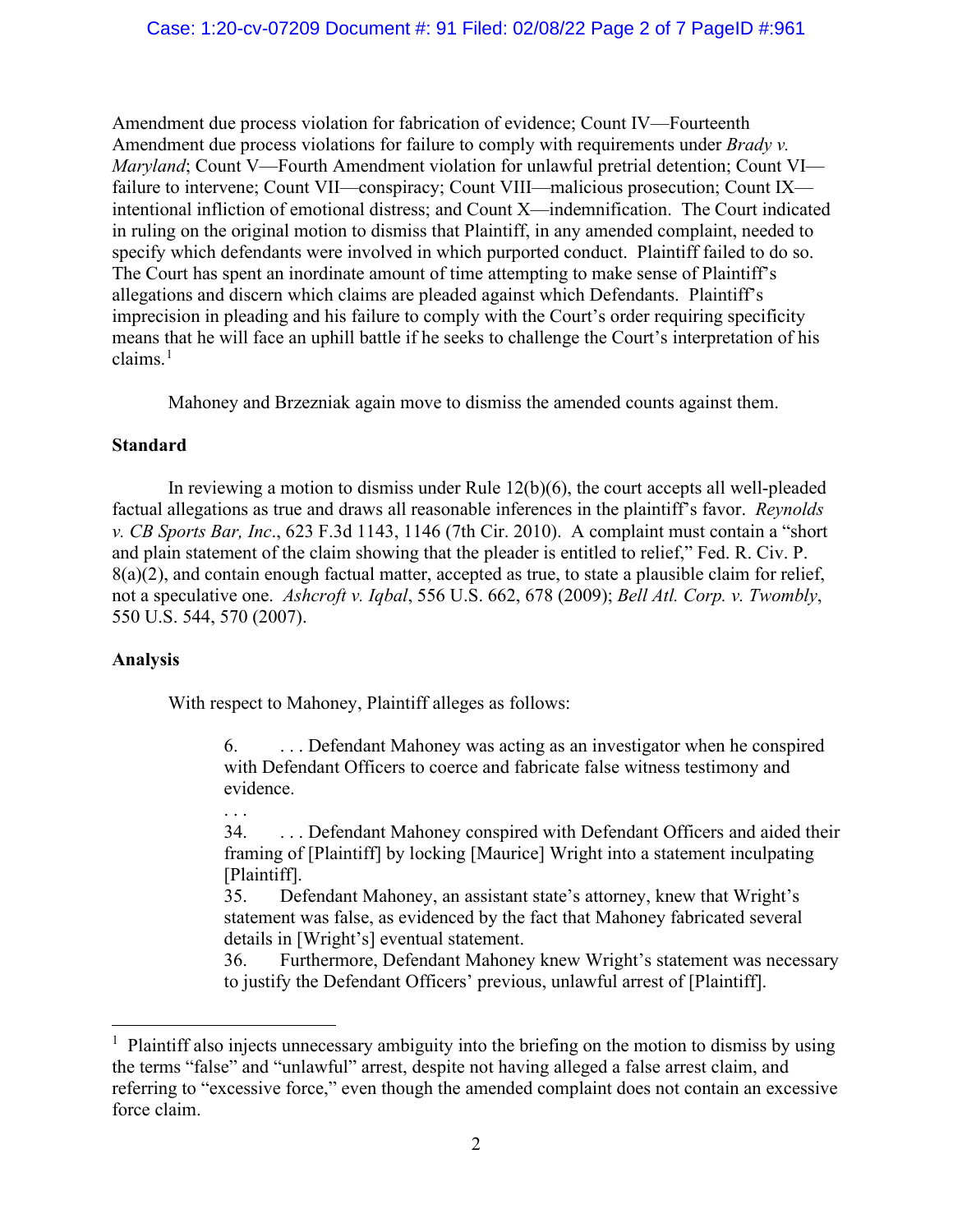(Am. Compl., Dkt. # 54, ¶¶ 6, 34-36.)

. . .

. . .

. . .

The amended complaint alleges the following against Brzezniak:

12. From 19 May until the conclusion of the investigation, Defendant Brzezniak was partnered with Defendant [Officer] Pietryla.

17. Defendant Brzezniak, along with Defendant Officers, filed false and misleading supplementary reports regarding sex workers' statements regarding the case.

18. Additionally, Defendants Sanders, Wright, Pietryla, and Brzezniak fabricated the existence of a confidential informant and filed false reports consistent therewith.

23. . . . Defendants Brzezniak, Pietryla, Sanders, and Wright falsely reported that [the girlfriend of an individual named Long] stated that she heard a rumor that (a) Long and [Plaintiff] committed the murder, and (b) Long refused to deny it when she confronted him.

25. At approximately 11 a.m. on 27 May 2000, Defendants Pietryla, Riordan, and Brzezniak, along with other Defendant Officers, forced their way into Wright's home.

. . . 33. Defendant Brzezniak was present for the entirety of Wright's official statement to ensure that he did not recant and tell the truth.

43. Defendant Officers, including Defendants Wolverton, Cruz, Pietryla, and Brzezniak, also fabricated and coerced false statements from Wright's mother and foster daughters in an effort to falsely corroborate their false story.

. . . 45. However, prior to Wright ever giving the statement, Xavier was falsely arrested by Defendants Brzezniak, Sanders, Wright, and Pietryla on 28 May 2000.

(Am. Compl., Dkt. # 54, ¶¶ 12, 17-18, 23, 25, 33, 43, 45.)

Plaintiff's allegations remain vague and confusing. Due to Plaintiff's continued practice of using the general term "Defendants," rather than specifically identifying the relevant defendants by name, it is up to the Court to ascertain which claims are directed against Mahoney and Brzezniak. Reading broadly the sparse facts alleged, the Court understands Plaintiff to be alleging the following claims against Mahoney: fabrication of evidence (Count III); *Brady* violations (Count IV); unlawful pretrial detention (Count V); and conspiracy (Count VII). As to Brzezniak, the Court understands Plaintiff to be alleging the following claims: fabrication of evidence (Count III); unlawful pretrial detention (Count V); and conspiracy (Count VII). Plaintiff also alleges state-law claims of malicious prosecution and intentional infliction of emotional distress and an indemnification claim against Cook County. Both Mahoney and Brzezniak move to dismiss the federal claims against them on the ground that they fail to state a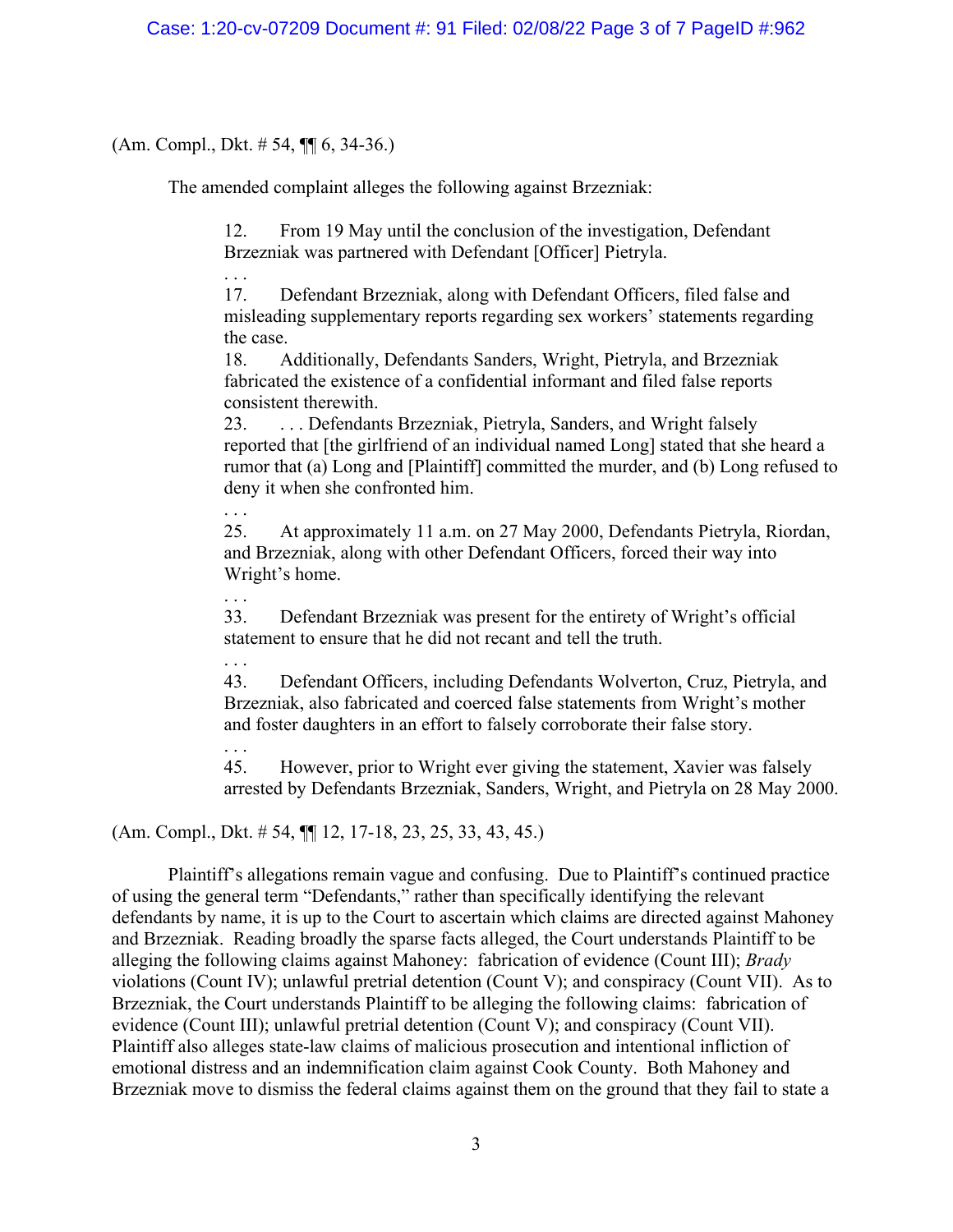### Case: 1:20-cv-07209 Document #: 91 Filed: 02/08/22 Page 4 of 7 PageID #:963

claim. Mahoney also argues he is entitled to absolute prosecutorial immunity. The Court first addresses the immunity issue and then moves on to address whether the amended complaint states a claim against Mahoney and Brzezniak.

Absolute Immunity. Mahoney contends that he is absolutely immune from suit for any constitutional violations stemming from his alleged questioning of Wright. "A prosecutor is absolutely immune from suit for all actions and decisions undertaken in furtherance of his prosecutorial duties." *Fields v. Wharrie*, 672 F.3d 505, 510 (7th Cir. 2012). However, "[a]bsolute immunity does not shield prosecutors from liability for actions that are not 'intimately associated with the judicial phase of the criminal process,' nor does it apply when they are performing non-prosecutorial actions, such as administrative and investigatory activities." *Knowles v. Hudson*, No. 2:18 CV 360, 2019 WL 4306364, at \*3 (N.D. Ind. Sept. 11, 2019) (citation omitted). "Prosecutors do not function as advocates *before probable cause to arrest a suspect* exists," so any action undertaken during a preliminary investigation is not prosecutorial. *Fields*, 672 F.3d at 512 (emphasis added).

Plaintiff alleges that Mahoney "knew Wright's statement was necessary to justify the Defendant Officers' *previous*, unlawful arrest." (Am. Comp., Dkt. # 54, ¶ 36) (emphasis added). Mahoney's action in taking Wright's statement could not have been an attempt to secure evidence to justify Walker's arrest as he had already been arrested at the time Mahoney was allegedly interrogating Wright. Nevertheless, in response to the motion to dismiss, Plaintiff argues that "[b]ecause Mahoney was an active participant in the investigation *before there was probable cause* and, in fact, was instrumental in developing the false evidence needed to justify probable cause, he is not entitled to absolute immunity." (Pl.'s Resp., Dkt. # 64, at 4) (emphasis added). Thus, to the extent Mahoney purportedly did not just memorialize Wright's statement but actively participated in fabricating portions of the statement, which he then "fed" to Wright, Mahoney would not be entitled to absolute immunity. *See Lewis v. Mills*, 677 F.3d 324, 331 (7th Cir. 2012) ("[A] showing that a prosecutor investigated and fabricated evidence against a target would automatically defeat prosecutorial absolute immunity"). Accordingly, based on the current record, the Court cannot conclude that Mahoney is entitled to absolute immunity for his purported role in the constitutional violations against Plaintiff; therefore, the motion to dismiss based on absolute immunity is denied. *See Economan v. Cockrell*, No. 1:20-CV-32, 2020 WL 3268491, at \*8 (N.D. Ind. June 16, 2020) (addressing prosecutors' motion to dismiss § 1983 claims and finding that "[i]t is too early for the Court to determine that [the defendants] are entitled to absolute immunity" because "Plaintiffs have alleged that [the defendants] actions were not intimately associated with the judicial phase of the criminal proceedings brought against them").

Nevertheless, for the reasons discussed below, the Court finds that Plaintiff fails to state a claim against Mahoney.

Due Process Fabrication of Evidence. As the Court previously stated in its order on the motion to dismiss the initial complaint, "[w]hile Plaintiff need not plead detailed facts in support of his claim, he must 'give enough details about the subject-matter of the case to present a story that holds together.'" (9/8/21 Order, Dkt. # 52, at 7 (citing *Swanson v. Citibank, N.A*., 614 F.3d 400, 404 (7th Cir. 2010)). Plaintiff tells no story regarding Mahoney. Plaintiff again fails to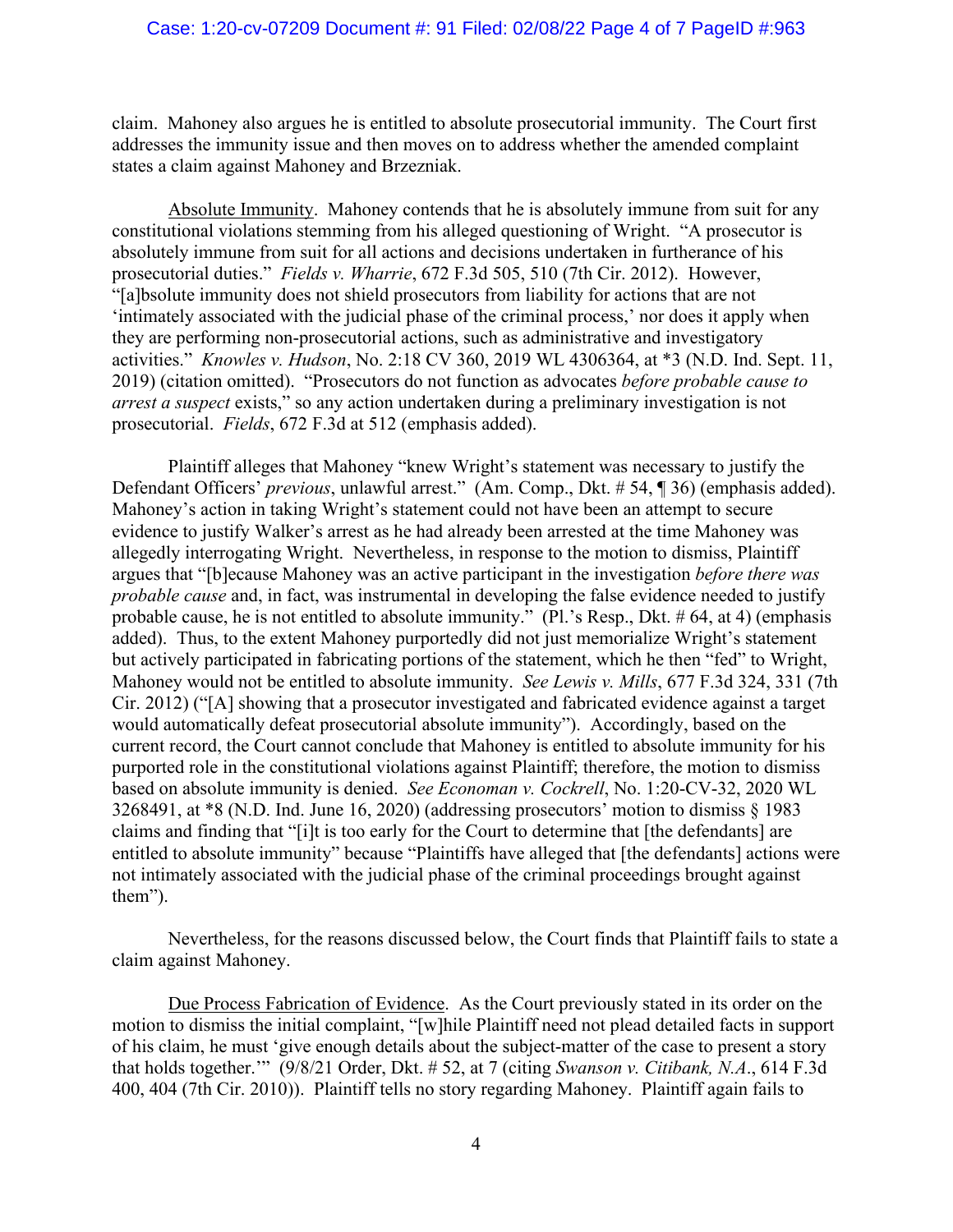allege that Mahoney was even in the room with Wright prior to his statement or identify which details of Wright's statement Mahoney purportedly fabricated. Moreover, Plaintiff does not allege that the evidence Mahoney purportedly fabricated—an undefined part of Wright's statement—was used to convict Plaintiff or deprive him of his liberty. *See Baker v. City of Chi.*, 483 F. Supp. 3d 543, 553 (N.D. Ill. 2020) ("Courts in this Circuit recognize a standalone federal due process claim for evidence fabrication—separate and apart from any malicious prosecution claim—when fabricated evidence is used to obtain a wrongful conviction or deprive a person of his liberty."). Plaintiff alleges only that Mahoney "knew Wright's statement was necessary to justify the Defendant Officers' *previous*, unlawful arrest." (Am. Comp., Dkt. # 54, ¶ 36) (emphasis added). If Plaintiff had already been arrested at the time that Wright's false statement was procured, then it could not have been used as probable cause for his arrest. As to the wrongful conviction, Plaintiff's only allegation, 30 paragraphs after discussing Mahoney, is that unspecified "[f]abricated statements and confessions, including [Plaintiff's] own, were admitted into evidence and used against [Plaintiff] at trial." (*Id*., ¶ 95.) But Plaintiff alleges that the statements of several witnesses were fabricated; thus, it is unclear whether Wright's purportedly false statement was used to obtain Plaintiff's conviction. A claim has facial plausibility "when the plaintiff pleads factual content that allows the court to draw the reasonable inference that the defendant is liable for the misconduct alleged." *Iqbal,* 556 U.S. at 678. Because the Court cannot draw the reasonable inference that Mahoney is liable for violating Plaintiff's due process rights by fabricating evidence, the Court finds that the amended complaint fails to state a fabrication-of-evidence due process claim against him, so it is dismissed.

For essentially the same reasons upon which the Court based its ruling as to Mahoney, the Court arrives at the same conclusion with respect to the fabrication-of-evidence claim against Brzezniak. Looking closely at the allegations, Plaintiff does not allege that Brzezniak participated in fabricating Wright's statement. Indeed, Plaintiff alleges only that Brzezniak "was *present* for the entirety of Wright's *official* statement to ensure that he did not recant and tell the truth." (Am. Compl., Dkt. # 54, ¶ 33) (emphasis added). There simply is no basis on which the Court can infer that Brzezniak "was an active participant in coercing Maurice Wright's fabricated statement," as Plaintiff contends in his response to the motion to dismiss. (Pl.'s Resp., Dkt. # 64, at 6.) Moreover, as already discussed, Plaintiff expressly alleges that he was arrested prior to Wright's giving a statement, so it could not have been used as probable cause for Plaintiff's arrest. Plaintiff's general allegations regarding Brzezniak's purported involvement in other false statements and reports further do not support a finding that Plaintiff has stated a due process claim; Plaintiff does not allege when those purported false statements were allegedly taken or created nor that they were used to deprive Plaintiff of his liberty. Therefore, Brzezniak's motion to dismiss this claim is granted.

Due Process under *Brady*. Mahoney also moves to dismiss the claim that he violated Plaintiff's due process rights under *Brady v. Maryland,* 373 U.S. 83 (1963). "A *Brady* violation occurs when the government fails to disclose evidence materially favorable to the accused." *Mosley v. City of Chi.,* 614 F.3d 391, 397 (7th Cir. 2010). Mahoney argues that the amended complaint fails to state a valid *Brady* claim against him. Because Plaintiff fails to address these arguments in his response, the Court considers Plaintiff to have waived this claim. *Smoler v. Bd. of Educ. for W. Northfield Sch. Dist. # 31*, 524 F. Supp. 3d 794, 803-04 (N.D. Ill. 2021) ("[Plaintiff] makes no attempt to address this basis for dismissal in her response, and as such, she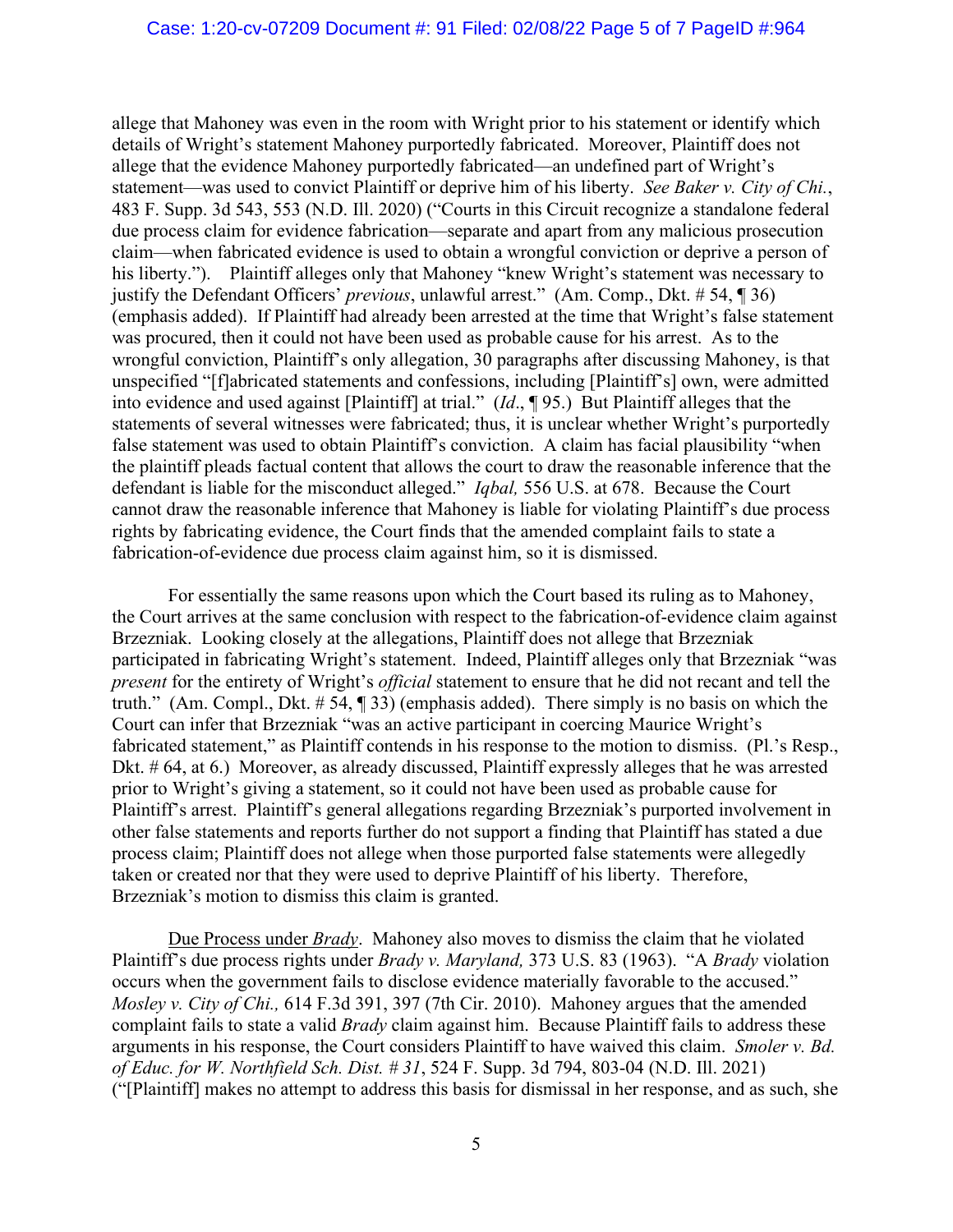has forfeited this claim and has abandoned any argument against dismissing it."). The motion to dismiss the *Brady* claim is granted.

Unlawful Detention. As to the Fourth Amendment unlawful detention claim against Mahoney and Brzezniak, "[t]he Supreme Court [has] held . . . that claims of unlawful pretrial detention, including claims of pretrial detention based on fabricated evidence, sound in the Fourth Amendment." *Artman v. Gualandri*, No. 20 C 4501, 2021 WL 2254961, at \*3 (N.D. Ill. June 3, 2021). "To bring a claim for violation of the Fourth Amendment . . . , courts have set forth the following elements: 'the defendant[s] (1) caused (2) a seizure of the plaintiff pursuant to legal process unsupported by probable cause, and (3) criminal proceedings terminated in plaintiff's favor.'" *Id*. (citation omitted). As previously stated, Plaintiff has not sufficiently alleged facts supporting a conclusion that Wright's or any other witness' purportedly false statements, which Mahoney and Brzezniak allegedly obtained, were used to establish probable cause for Plaintiff's detention. Therefore, the unlawful detention claim is dismissed.

Conspiracy. With respect to the conspiracy claim as to both Mahoney and Brzezniak, "'it is enough in pleading a conspiracy merely to indicate the parties, general purpose, and approximate date, so that the defendant has notice of what he is charged with.'" *Jackson v. Vartanian*, No. 20 C 1148, 2021 WL 4523072, at \*3 (E.D. Wis. Oct. 4, 2021) (citation omitted). Nevertheless, threadbare allegations which merely recite that defendants colluded are insufficient to state a claim. *See Wilson v. Rundle*, 774 F. App'x 989, 991 (7th Cir. 2019) (stating that the plaintiff's allegation that defendant acted "on behalf of" or "in conjunction with" another defendant "but offered no elaboration except that [the defendant] had not complied with prison procedures" was "simply too conclusory to plead a conspiracy" between the two defendants); *Cooney v. Rossiter*, 583 F.3d 967, 971 (7th Cir. 2009) ("The complaint in this case, though otherwise detailed, is bereft of any suggestion, beyond a bare conclusion, that the remaining defendants were leagued in a conspiracy with the dismissed defendants.").

Plaintiff's allegations here are equally conclusory:

- 186. Defendant Officers reached an agreement amongst themselves to punish Plaintiff for a crime he did not commit, and to thereby deprive Plaintiff of his Constitutional rights, all as described more fully throughout this Complaint.
- 187. In this manner, Defendants, acting in concert with each other, have conspired by concerted action to accomplish an unlawful purpose by an unlawful means.
- 188. In furtherance of the conspiracy, each of the co-conspirators committed overt acts and was an otherwise willful participant in joint activity.

(Am. Compl., Dkt. # 54, ¶¶ 186-88.) Plaintiff's allegations of conspiracy do not go beyond a mere recitation of the elements of the claim; it thus fails to state a claim as to both Mahoney and Brzezniak.

For the reasons stated above, the Cook County Defendants' motion to dismiss is granted. The Court dismisses with prejudice the claims against Mahoney and Brzezniak alleging a due